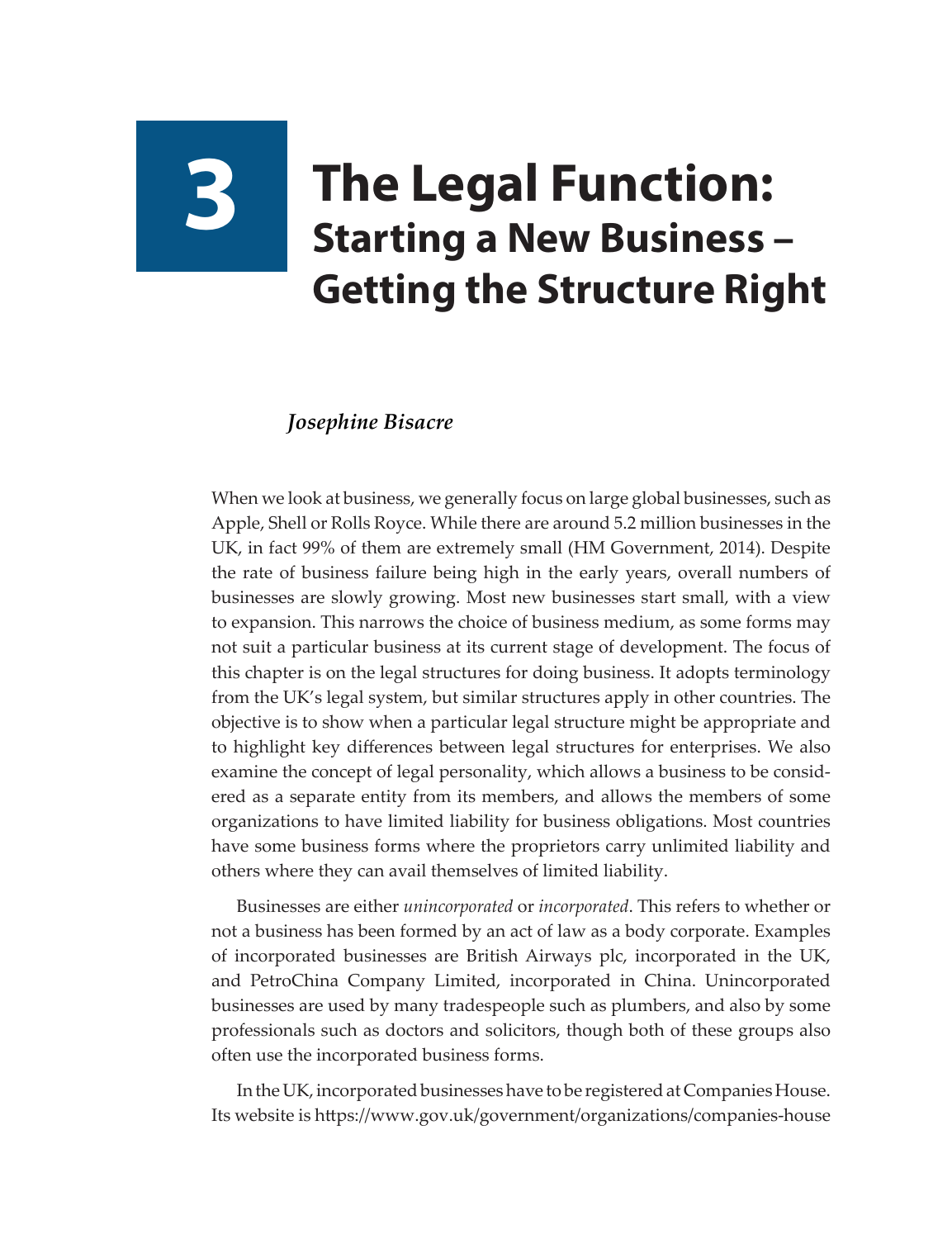# **Tip**

The primary source of most of the law in this chapter is from the UK Acts of Parliament, also called statutes. These are a formal source of law, and are public information that we are all presumed to know. Therefore you do not need to reference them beyond giving their name and year. The main statutes referred to here are:

Partnership Act 1890 Limited Partnerships Act 1907 Limited Liability Partnerships Act 2000 Companies Act 2006 Insolvency Act 1986

You can look them up for free using [www.legislation.gov.uk](http://www.legislation.gov.uk), and there are also subscription databases such as Westlaw. In this chapter there are some references to sections of statutes. Statutes are divided into smaller parts called sections, for example section 1 of the Companies Act 2006.

While devolution of law-making means that parts of the law differ between different parts of the United Kingdom, the statutes discussed in this chapter generally apply to the whole of the UK, with relatively few differences.

Some of the law comes also from cases decided in the courts.

# **Running your business solo – the sole trader**

This is the first of the unincorporated forms of business and the simplest option. There are around 3.3 million sole traders in the UK, or around 62% of all businesses (Federation of Small Businesses, 2014). When deciding to set up as a sole trader, it is important to review one's talents and experience, and do extensive market research. This can be a business form that works well in conjunction with an innovative product, where there is a desire to launch early and at small scale. In the UK there are few formalities, apart from contacting the UK tax authority within 3 months of the start-up date.

Sole traders are not employed, though they often call themselves selfemployed. Instead, they are running a business on their own account, and may have employees themselves. However, while they might like to keep their business assets separate from their private assets, in law there is no such separation. This means that should the business fail, personal assets may have to be sold to pay business debts. If all the debts cannot be paid the sole trader may become personally bankrupt and have to sell the family home and other assets.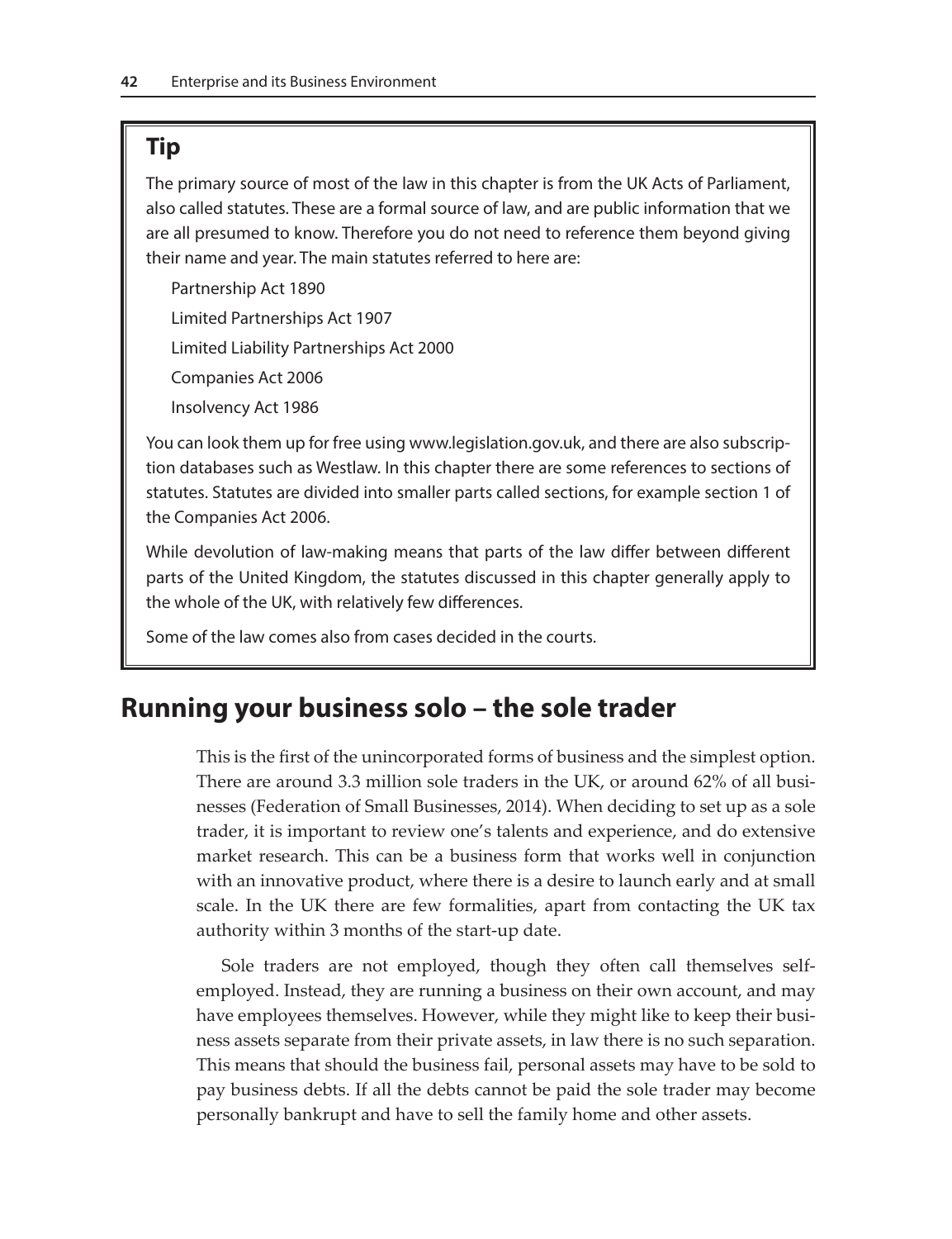However this form of business suits many people. Sole traders should obtain insurance against liability to their customers and the public. There is less paperwork involved in being a sole trader than any other legal form: all that is needed is to pay National Insurance contributions, and submit an annual tax return. Any business whose turnover is over a certain limit (£82,000 at the time of writing) needs to register for Value Added Tax (VAT), though businesses may choose to do this even where turnover is below this threshold. The same turnover thresholds and obligation to register for VAT apply to all the business forms discussed in this chapter.

This is a very popular form, particularly when starting a small business. Examples include plumbers and beauticians, as well as accountants and solicitors.

### **Exercise**

What are the attractions of operating your business as a sole trader, and what are the potential pitfalls?

## **Running a business in partnership**

For some, the way to succeed is to work with other like-minded people to spark ideas off each other. There are about 460,000 partnerships in the UK, which amounts to around 9% of all businesses (Federation of Small Businesses, 2014).

There are three forms of partnership in the UK: the partnership under the Partnership Act 1890 (PA 1890), the limited partnership under the Limited Partnerships Act 1907 (LPA 1907), and the relatively new limited liability partnership under the Limited Liability Partnerships Act 2000 (LLPA 2000).

#### **The partnership**

This business form is regulated by the Partnership Act 1890 (PA 1890). The partnership is defined in that statute as "the relation which subsists between two or more persons carrying on business in common with a view of profit." The people who form a partnership must be in 'business' in a general sense, though the term includes professionals. They must aim to make a profit, even if they do not actually make one. There is no upper limit on numbers of partners nowadays. It is not possible to be a 'sole partner'.

This form of partnership is created by contract, and a written agreement is unnecessary, though it would be useful in case of dispute. This agreement is a private one between the partners. Partnership is therefore not one of the busi